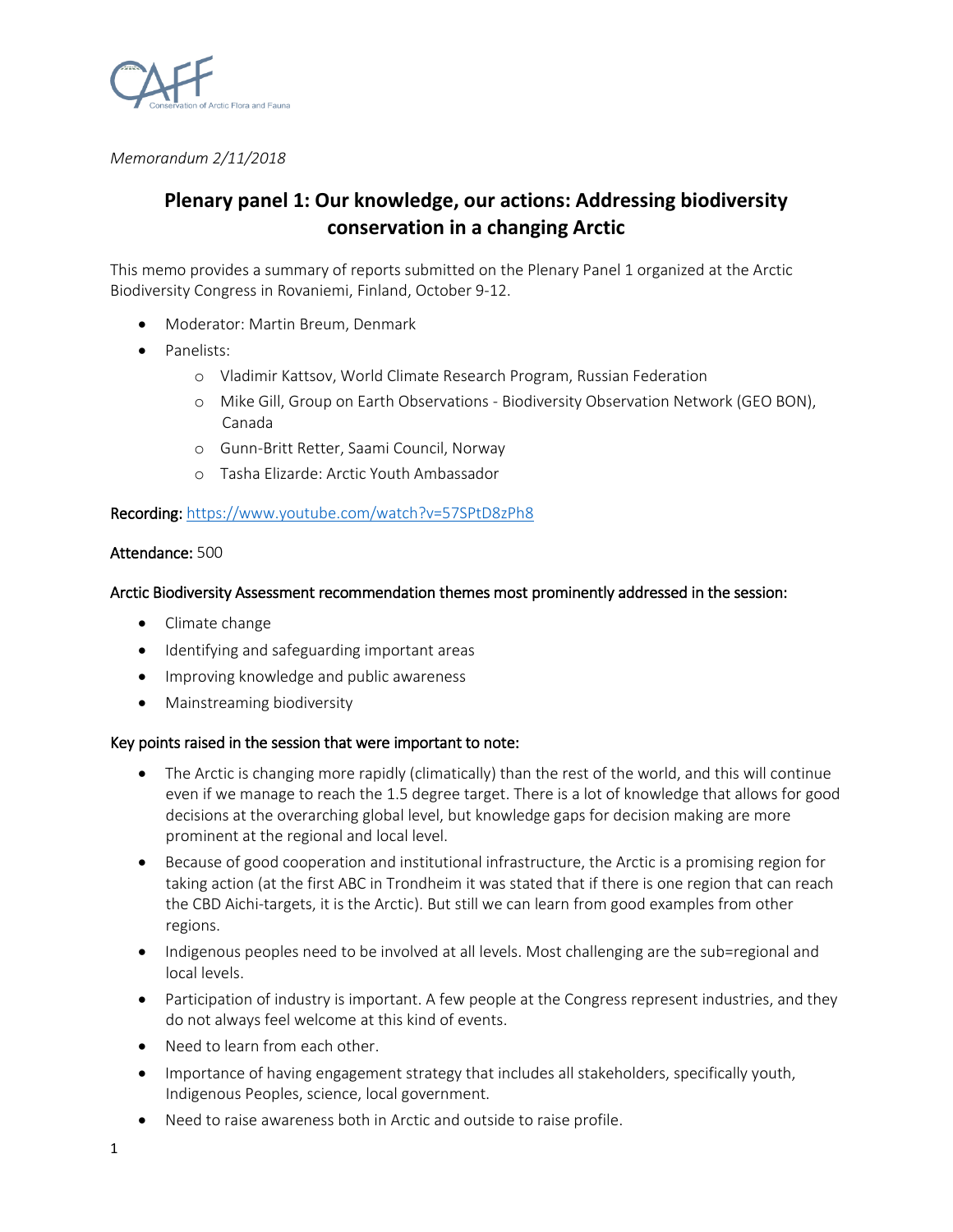

- Iceland has a youth group that advices government on SDG goals.
- Need to collaboratively develop strategies and plans so have shared vision, goals, etc.
- Need to show concrete examples of what we have done in delivering SDGs.
- Need to show people that MPAs mean something different today than it used to and there are many models of how to protect and manage an MPA -- for example Canada's new Indigenous Conservation Areas.
- Need to establish more MPAs.
- Need for a balance between use and protection important and must have inclusive process.
- Countries need to work together with shared vision starting with Arctic nations.
- The Arctic Council and CAFF are doing a good job and could be used as a model.
- The leave no one behind concept is important.
- Industry needs and wants to be part of solution.
- Although need to raise awareness beyond Arctic can't wait -- must act now ourselves where we can (i.e.to reduce black carbon) and use our success to raise awareness with other countries perhaps through use of other Conventions..
- A bigger problem than climate change is the current political landscape in the world.
- Indigenous peoples need to strengthen their institutions if they are going to be able to full partners and contribute their knowledge.
- Canada has new Arctic Strategy that is being developed in cooperation with stakeholders and local communities from beginning (including Indigenous Peoples, youth, all levels of government, etc) that will guide Canada's Arctic policies for next 10 years (inclusive approach to have broad buy-in). Norway also has an integrated oceans management plan that has been developed cooperatively with oil and gas industry, fishing and conservation.
- How do we go from traditional statistics to understanding increasing variability and extreme events?
- How do we shift toward to more science and culturally based proactive ways to mitigate, react and adapt?
- Long tradition of cooperation between scientific and indigenous communities.
- Knowledge gaps remain: quantification of processes (e.g. shrinking of sea ice), the role of permafrost with carbon content in atmosphere.
- Perfection is the enemy of the good, action needs to be taken.
- There are questions that have received responses: global warming is unequivocal, chemical composition of the atmosphere is changing in a way that is unprecedented in the known past, humankind is responsible for that to a great extent.
- Arctic is warming quicker than the rest of the world, will warm fast (amplify global warming by 2– 2.5), one of the most vulnerable areas in the world.
- Reference to indigenous people knowledge on high level is currently sufficient due to the activities of the indigenous peoples, but gaps exist on local and regional levels in recognizing indigenous peoples' rights and having enough participation in the decision-making.
- Gaps and insufficiencies remain in communication and interpretation for decision-making.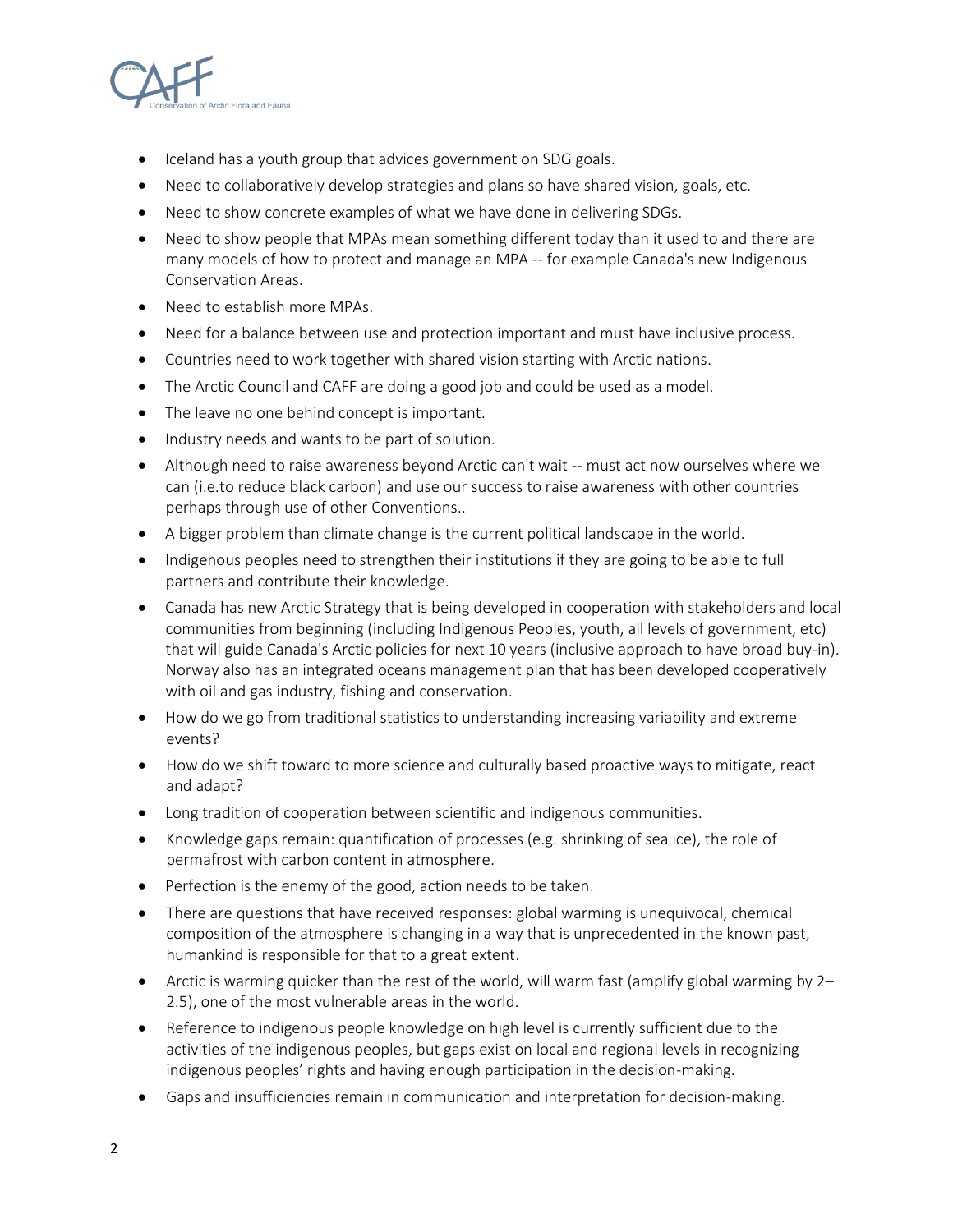

- Mainstreaming means that we speak a language that the people understand.
- Crosscutting collaboration best supported by providing funding.
- How do we involve industry in a more efficient way: CAFF already engaged in a project involving mining industry; dialogue is vital, and much money can also be wasted without science, science must demonstrate what it can do.
- To understand the Arctic you have to understand the people and the conversation behind the conservation.

## Recommendations/actions identified for how to deal with the issues raised in the session:

- All Arctic states should take same commitment to COP 24 (UNFCCC) so can arrive with commitment to act
- To take synergies approach, for example restoration of wetlands serves several agreements and purposes i.e. climate, wetlands, conservation, water.
- Consider broadening work to include geology and it is very connected to the biology.
- Every country needs to increase funding for monitoring.
- CAFF should include key risks and build future alterative models.
- Need to be more open about sharing data and science.
- Important to prepare summaries for policy makers but need to communicate in a way that the average person understands and in other languages so that communities can understand and then take action.
- There will always be knowledge gaps so need to act.
- Community-based monitoring needed.
- Need to address increasing variability and extreme events.
- Need to shift towards scientifically and culturally based proactive ways of resilience, mitigation and adaptation.
- Need to include indigenous peoples in local and regional decision-making, also in the science and the development of the knowledge basis, in particular in more rural communities (also requires effort from indigenous communities to respond to all invitations).
- Need to invest in indigenous peoples' institutions to involve indigenous knowledge holders.
- More effective and comprehensive communication and interpretation for decision-making needed.
- Innovations need to be harvested and cooperation strengthened among different parties.
- Funding needed for crosscutting collaboration.
- Need to mitigate emissions: energy-efficiency, low-emission pathways

## Take home message from the session:

- There is a sense of urgency that we need to act.
- Scientists often focus on perfection, but should focus on the most important knowledge gaps that prevent us from making the right decisions.